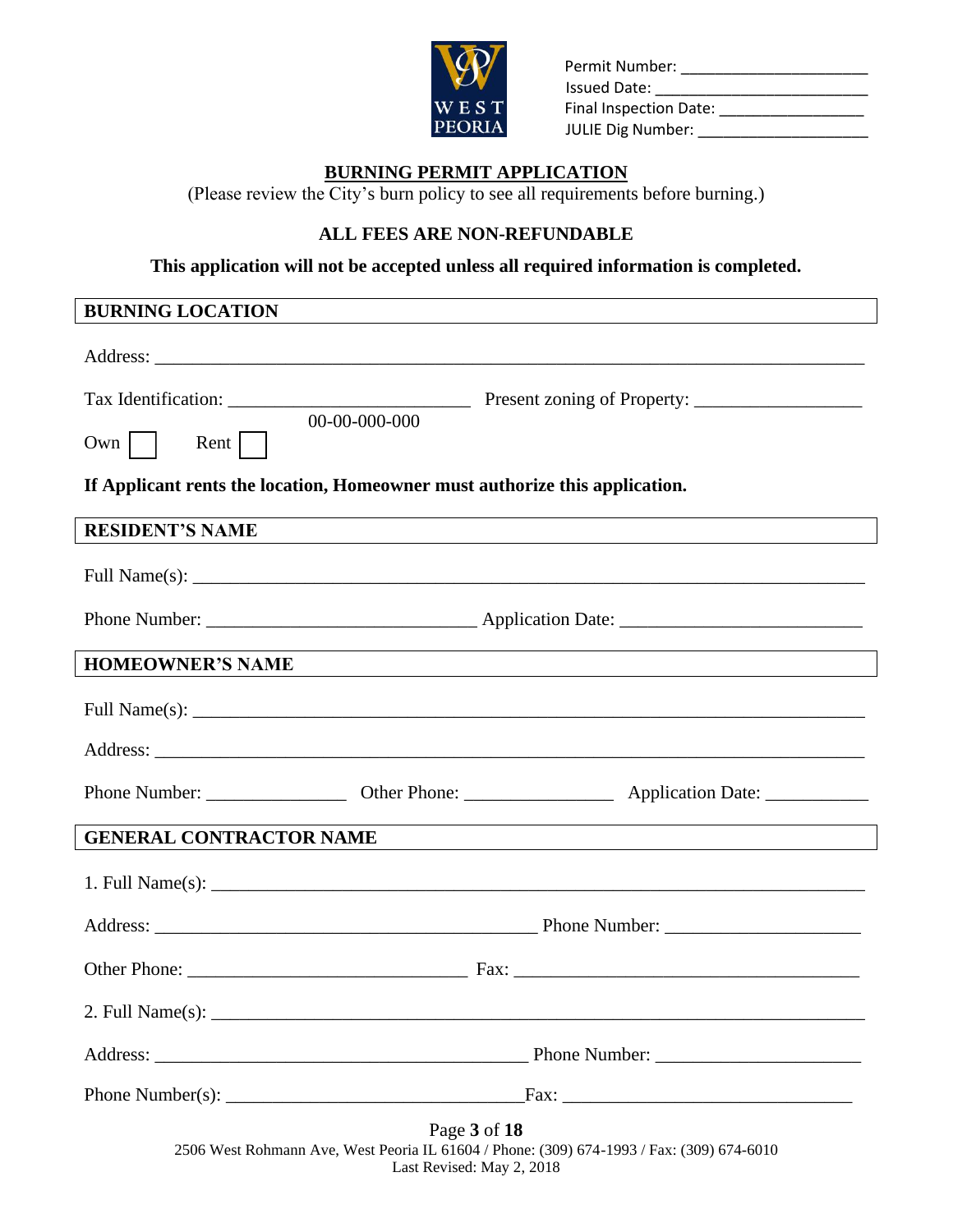| Bonfire<br>Construction Site Burn*<br>Prescribed Burn*<br>$*$ I.E.P.A. permit also required - Yes $\vert \vert$<br>N <sub>0</sub><br>Property Lot Size:<br>by<br>ft<br>ft<br>Size of Primary Structure:<br>ft<br>by<br>Size of Accessory Structure #1:<br>ft<br>ft<br>by<br>Size of Accessory Structure #2:<br>ft<br>ft<br>by<br>Submit the following items with this application:<br>1. A plat of the property, if applicable.<br>2. A site plan of the property*.<br>3. The legal description.<br>4. The appropriate fee.<br>*Site plan must include:<br>1. Location and dimensions of all buildings, including accessory structures such as detached<br>garages/storage sheds and attachments such as porches, decks, and patios with pertinent setback<br>lines.<br>2. Distance from property lines to existing property structures, including distance from the accessory<br>structure and other structures.<br>3. Dimensions of property.<br>4. Location of proposed burning.<br>Are there other hard surfaces on premises? Yes<br>No | <b>I PROPOSE TO:</b> |  |
|---------------------------------------------------------------------------------------------------------------------------------------------------------------------------------------------------------------------------------------------------------------------------------------------------------------------------------------------------------------------------------------------------------------------------------------------------------------------------------------------------------------------------------------------------------------------------------------------------------------------------------------------------------------------------------------------------------------------------------------------------------------------------------------------------------------------------------------------------------------------------------------------------------------------------------------------------------------------------------------------------------------------------------------------|----------------------|--|
|                                                                                                                                                                                                                                                                                                                                                                                                                                                                                                                                                                                                                                                                                                                                                                                                                                                                                                                                                                                                                                             |                      |  |
|                                                                                                                                                                                                                                                                                                                                                                                                                                                                                                                                                                                                                                                                                                                                                                                                                                                                                                                                                                                                                                             |                      |  |
|                                                                                                                                                                                                                                                                                                                                                                                                                                                                                                                                                                                                                                                                                                                                                                                                                                                                                                                                                                                                                                             |                      |  |
|                                                                                                                                                                                                                                                                                                                                                                                                                                                                                                                                                                                                                                                                                                                                                                                                                                                                                                                                                                                                                                             |                      |  |
|                                                                                                                                                                                                                                                                                                                                                                                                                                                                                                                                                                                                                                                                                                                                                                                                                                                                                                                                                                                                                                             |                      |  |
|                                                                                                                                                                                                                                                                                                                                                                                                                                                                                                                                                                                                                                                                                                                                                                                                                                                                                                                                                                                                                                             |                      |  |
|                                                                                                                                                                                                                                                                                                                                                                                                                                                                                                                                                                                                                                                                                                                                                                                                                                                                                                                                                                                                                                             |                      |  |
|                                                                                                                                                                                                                                                                                                                                                                                                                                                                                                                                                                                                                                                                                                                                                                                                                                                                                                                                                                                                                                             |                      |  |
|                                                                                                                                                                                                                                                                                                                                                                                                                                                                                                                                                                                                                                                                                                                                                                                                                                                                                                                                                                                                                                             |                      |  |
|                                                                                                                                                                                                                                                                                                                                                                                                                                                                                                                                                                                                                                                                                                                                                                                                                                                                                                                                                                                                                                             |                      |  |
|                                                                                                                                                                                                                                                                                                                                                                                                                                                                                                                                                                                                                                                                                                                                                                                                                                                                                                                                                                                                                                             |                      |  |
|                                                                                                                                                                                                                                                                                                                                                                                                                                                                                                                                                                                                                                                                                                                                                                                                                                                                                                                                                                                                                                             |                      |  |
|                                                                                                                                                                                                                                                                                                                                                                                                                                                                                                                                                                                                                                                                                                                                                                                                                                                                                                                                                                                                                                             |                      |  |
|                                                                                                                                                                                                                                                                                                                                                                                                                                                                                                                                                                                                                                                                                                                                                                                                                                                                                                                                                                                                                                             |                      |  |
|                                                                                                                                                                                                                                                                                                                                                                                                                                                                                                                                                                                                                                                                                                                                                                                                                                                                                                                                                                                                                                             |                      |  |
|                                                                                                                                                                                                                                                                                                                                                                                                                                                                                                                                                                                                                                                                                                                                                                                                                                                                                                                                                                                                                                             |                      |  |
|                                                                                                                                                                                                                                                                                                                                                                                                                                                                                                                                                                                                                                                                                                                                                                                                                                                                                                                                                                                                                                             |                      |  |
|                                                                                                                                                                                                                                                                                                                                                                                                                                                                                                                                                                                                                                                                                                                                                                                                                                                                                                                                                                                                                                             |                      |  |
|                                                                                                                                                                                                                                                                                                                                                                                                                                                                                                                                                                                                                                                                                                                                                                                                                                                                                                                                                                                                                                             |                      |  |
|                                                                                                                                                                                                                                                                                                                                                                                                                                                                                                                                                                                                                                                                                                                                                                                                                                                                                                                                                                                                                                             |                      |  |
|                                                                                                                                                                                                                                                                                                                                                                                                                                                                                                                                                                                                                                                                                                                                                                                                                                                                                                                                                                                                                                             |                      |  |
|                                                                                                                                                                                                                                                                                                                                                                                                                                                                                                                                                                                                                                                                                                                                                                                                                                                                                                                                                                                                                                             |                      |  |
|                                                                                                                                                                                                                                                                                                                                                                                                                                                                                                                                                                                                                                                                                                                                                                                                                                                                                                                                                                                                                                             |                      |  |
|                                                                                                                                                                                                                                                                                                                                                                                                                                                                                                                                                                                                                                                                                                                                                                                                                                                                                                                                                                                                                                             |                      |  |
|                                                                                                                                                                                                                                                                                                                                                                                                                                                                                                                                                                                                                                                                                                                                                                                                                                                                                                                                                                                                                                             |                      |  |
|                                                                                                                                                                                                                                                                                                                                                                                                                                                                                                                                                                                                                                                                                                                                                                                                                                                                                                                                                                                                                                             |                      |  |
|                                                                                                                                                                                                                                                                                                                                                                                                                                                                                                                                                                                                                                                                                                                                                                                                                                                                                                                                                                                                                                             |                      |  |
|                                                                                                                                                                                                                                                                                                                                                                                                                                                                                                                                                                                                                                                                                                                                                                                                                                                                                                                                                                                                                                             |                      |  |

┚

L

\_\_\_\_\_\_\_\_\_\_\_\_\_\_\_\_\_\_\_\_\_\_\_\_\_\_\_\_\_\_\_\_\_\_\_\_\_\_\_\_\_\_\_\_\_\_\_\_\_\_\_\_\_\_\_\_\_\_\_\_\_\_\_\_\_\_\_\_\_\_\_\_\_\_\_\_\_\_\_\_\_\_\_\_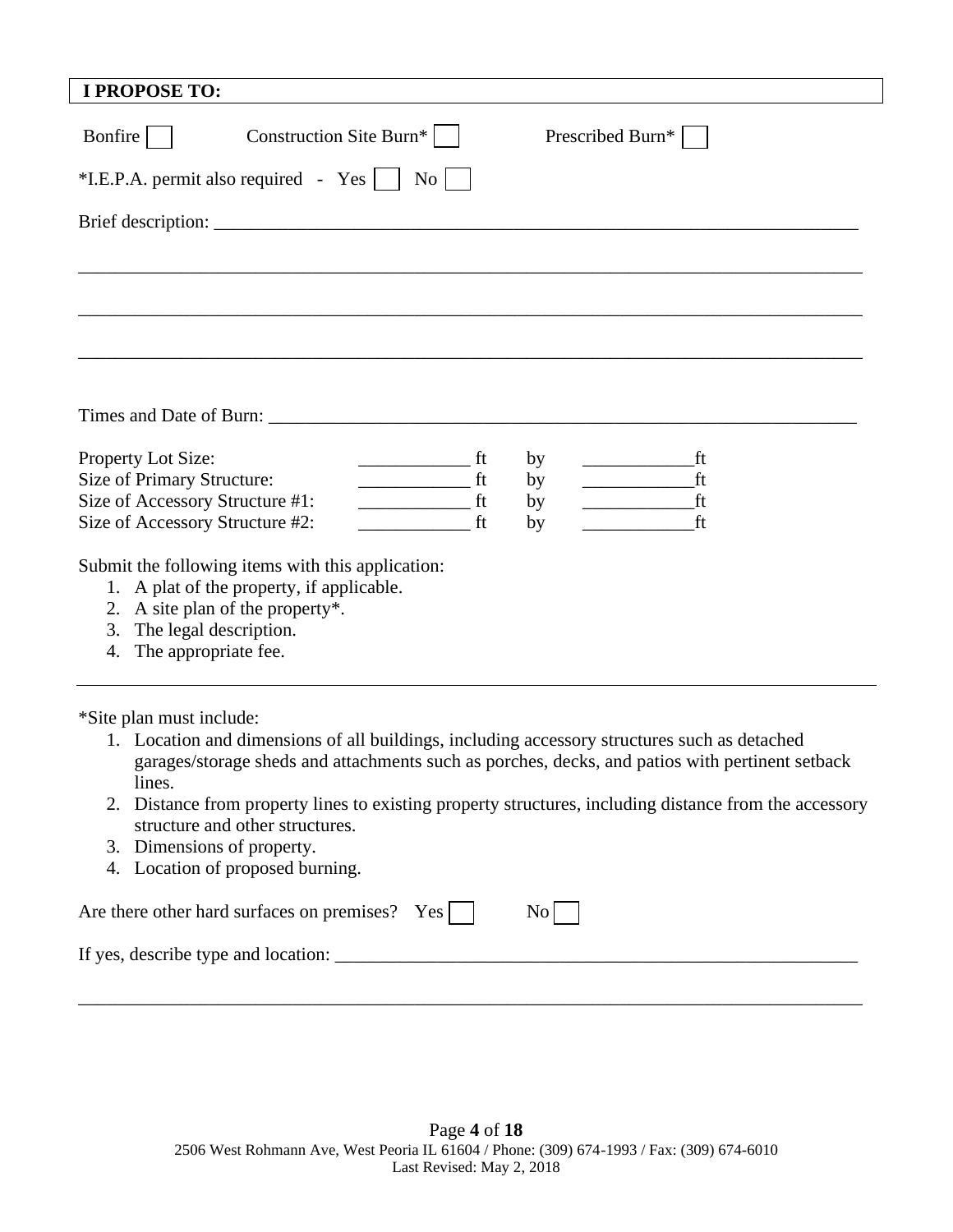| <b>Site Plan of Property:</b> |  |
|-------------------------------|--|
| 'elow)                        |  |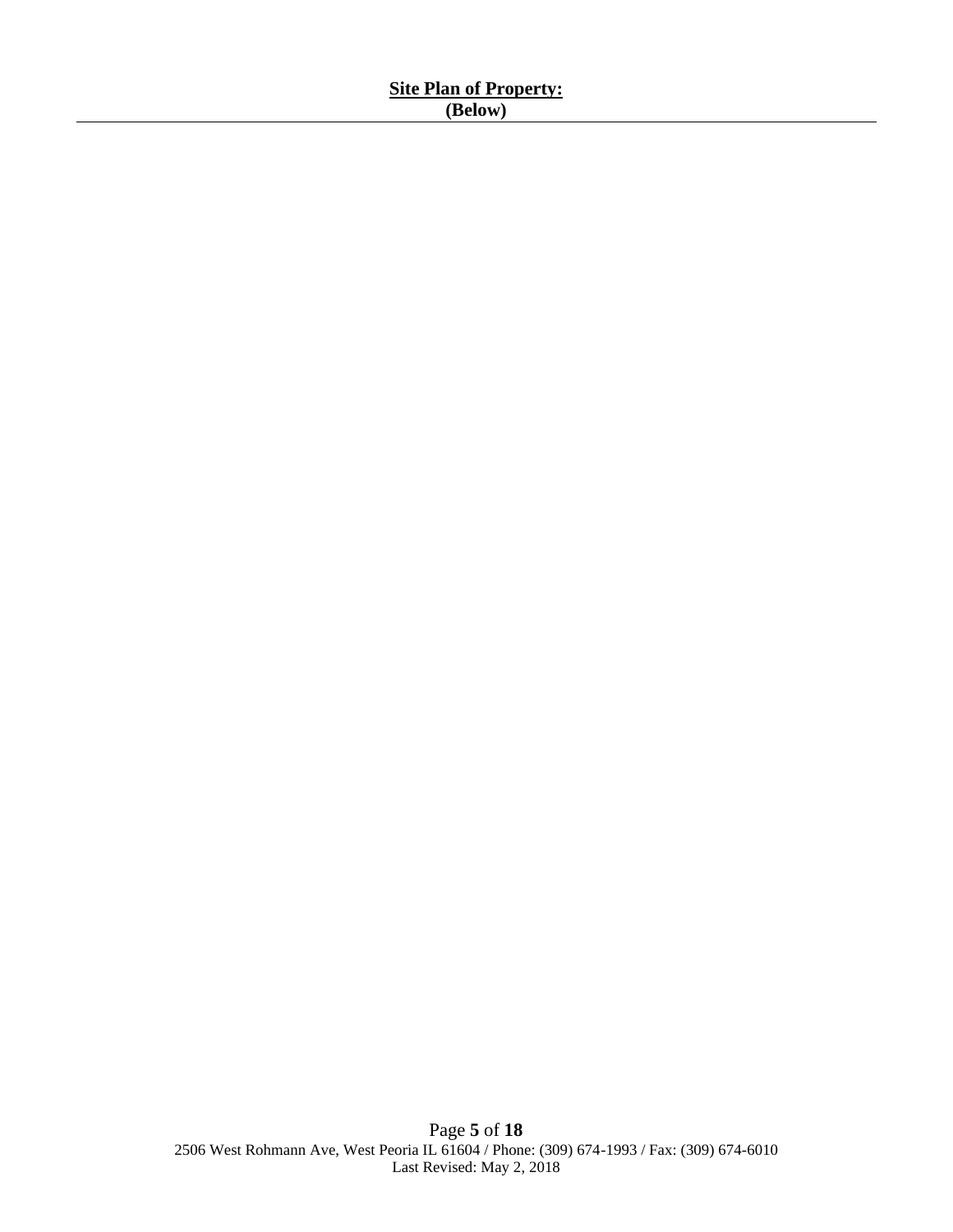#### **NOTE: Upon approval of permit:" JULIE" must be notified before any excavating can be done at: 811 This is a onetime only permit and all permits expire Six (6) months from date/time permit is issued.**

### **Other permits may be required after first inspection**

### **You must call West Peoria Fire Department before any burning and West Peoria Zoning Department for final inspection!**

I, undersign, hereby request the City Council of West Peoria grant a permit as provided by the Zoning Ordinance for the City of West Peoria, Illinois, as amended to date.

| Signature                                             |           |                  |                                                     | Date |
|-------------------------------------------------------|-----------|------------------|-----------------------------------------------------|------|
|                                                       |           |                  |                                                     |      |
|                                                       |           |                  |                                                     |      |
|                                                       |           |                  |                                                     |      |
| Signature                                             |           |                  |                                                     | Date |
|                                                       |           |                  |                                                     |      |
|                                                       |           |                  |                                                     |      |
|                                                       |           |                  | FOR OFFICE USE ONLY - DO NOT WRITE BELOW THIS LINE: |      |
|                                                       |           |                  |                                                     |      |
| Fee Collected: Cash: Cash: Check: Check: Credit Card: |           |                  |                                                     |      |
|                                                       |           |                  |                                                     |      |
| Signature                                             |           | Date             | Position                                            |      |
|                                                       |           |                  |                                                     |      |
|                                                       |           |                  |                                                     |      |
| Signature                                             |           |                  | Date Position                                       |      |
|                                                       |           |                  |                                                     |      |
|                                                       | Signature |                  |                                                     | Date |
| Fire Department:<br>PERMIT APPROVED: Yes              |           | $\overline{N_0}$ |                                                     |      |

Page **6** of **18** 2506 West Rohmann Ave, West Peoria IL 61604 / Phone: (309) 674-1993 / Fax: (309) 674-6010 Last Revised: May 2, 2018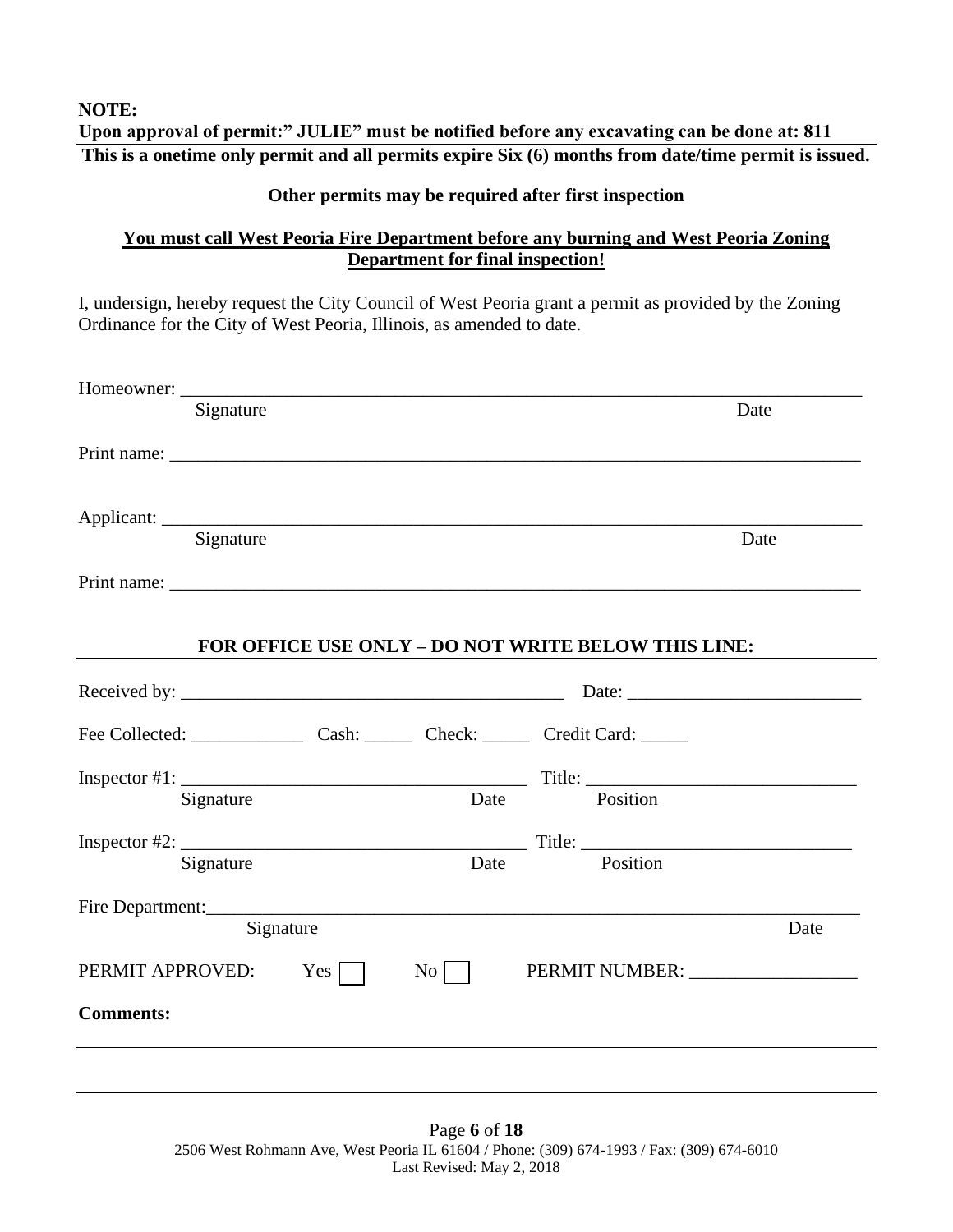# Open Burning within the Corporate Limits of West Peoria

### *Contents*

| Section 1 - Definitions                   | 8                 |
|-------------------------------------------|-------------------|
| Section 2 - General Provisions            | 9                 |
| Section 3 - Permits Required              | 9                 |
| Section 4 - Construction Site Burns       | 10                |
| Section 5 - Bonfires                      | 11                |
| Section 6 - Recreational Burns            | $12 \overline{ }$ |
| <b>Section 7 - Prescribed Burns</b>       | 13                |
| Appendix "A" - Approved burn containers   | 14                |
| Appendix "B" - Air Curtain Destructor     | 16                |
| <b>Recommended Operating Instructions</b> |                   |
| Appendix "C" - Prescribed burn            | 18                |

**Effective Date: 10 / 01 / 2007**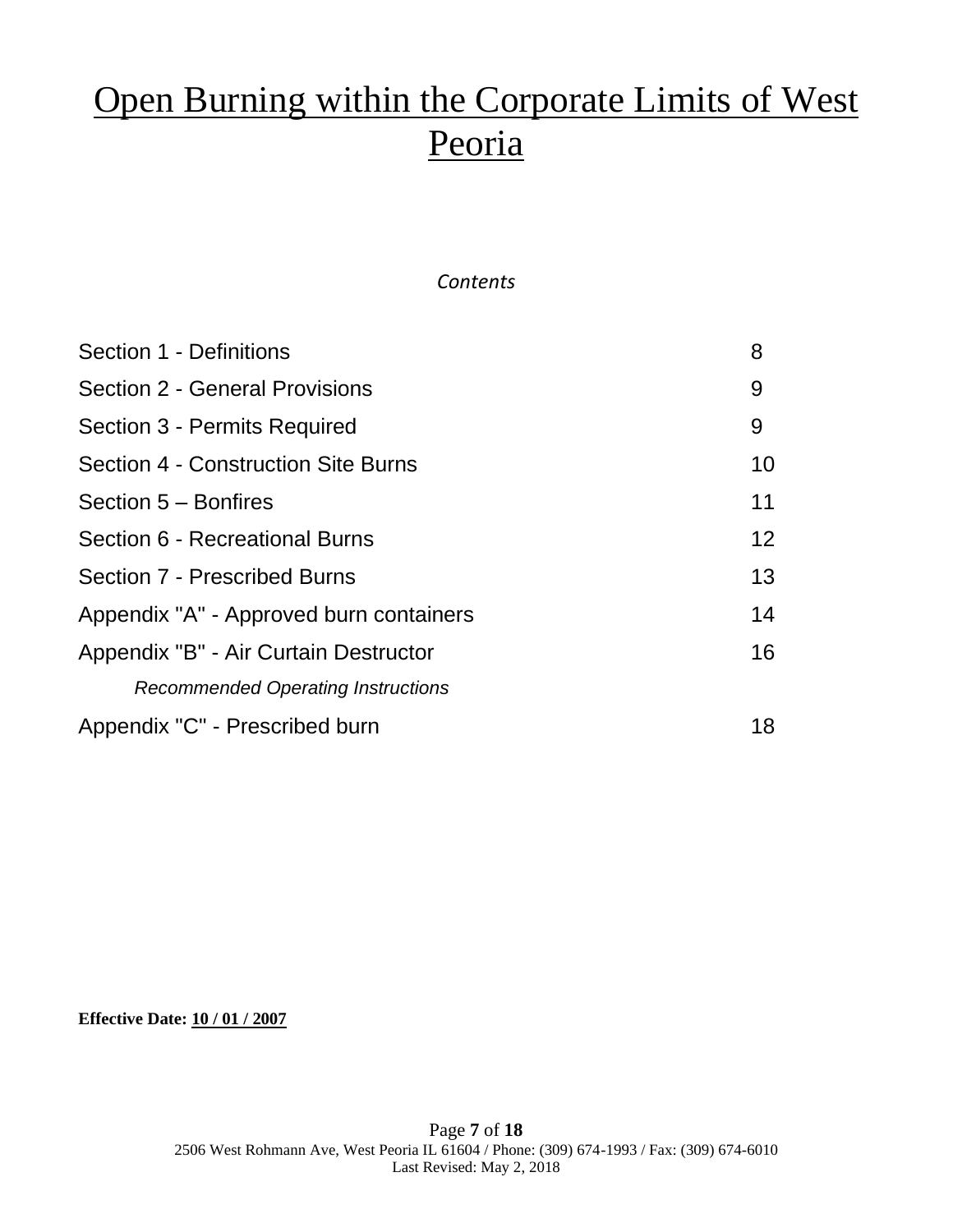# Section 1 - Definitions

- 1. "Air Curtain Destructor " is defined as a portable combustion device that directs a plane of high velocity forced draft air through a manifold head into a pit with vertical walls in such a manner as to maintain a curtain of air over the surface of the pit and a recirculating motion of air under the curtain.
- 2. "Bonfire" is defined as a large outdoor fire utilized for ceremonial purposes, as an expression of public joy and exultation, or for amusement.
- 3. "City" means the City of West Peoria.
- 4. "City Staff" means any employee of the City of West Peoria or the Peoria County Sheriff's Department or representatives of any other governmental agency acting under an intergovernmental agreement with the City of West Peoria
- 5. "Commercial Enterprise" is defined as one which is undertaken for a business purpose, rather than hobby, recreational, educational, or other purposes. Such uses are usually attributed to a for-profit entity, rather than an individual, university or other educational institutions, or non-profit organizations (such as public libraries, charities, and other organizations created for the promotion of social welfare).
- 6. "Construction Site Burn" is defined as a permit required controlled application of fire operation utilized to remove land clearing debris.
- 7. "Garbage" is defined as refuse resulting from the handling, processing, preparation, cooking and consumption of food or food products.
- 8. "Land Clearing Operation" is defined as the uprooting or clearing of vegetation in connection with construction of buildings and rights-of-way, residential, or industrial development, or mining activities; or initial clearing of vegetation to enhance property value; but does not include routine maintenance or property cleanup activities.
- 9. "Open burning" is defined as the burning of any material or substance in such a manner that products of combustion resulting from the burning are emitted directly into the ambient (surrounding outside) air without passing through an adequate stack, duct or chimney.
- 10. "Prescribed Burning" is defined as the controlled application of fire, to vegetative fuels, under specified environmental conditions, and following appropriate precautionary measures, which causes the fire to be confined to a predetermined area and accomplish planned fire or land management objectives. Also referred to as prairie grass burn, wildland burn, and ecology burns.
- 11. "Recreational Fire" is defined as a small outdoor fire, not to exceed three (3) feet in diameter, for the purpose of viewing, warming, cooking food for human consumption, or for ceremonial purposes, using only seasoned dry firewood or commercially available charcoal briquettes.
- 12. "Rubbish" is defined as items such as paper, plastic, rubber, food products, metal, glass, and combustible liquids.
- 13. "Yard Waste" means vegetative matter resulting from landscaping and yard maintenance operations and includes materials such as tree and shrub trimmings, vegetables, flowers, grass clippings, trees and tree stumps.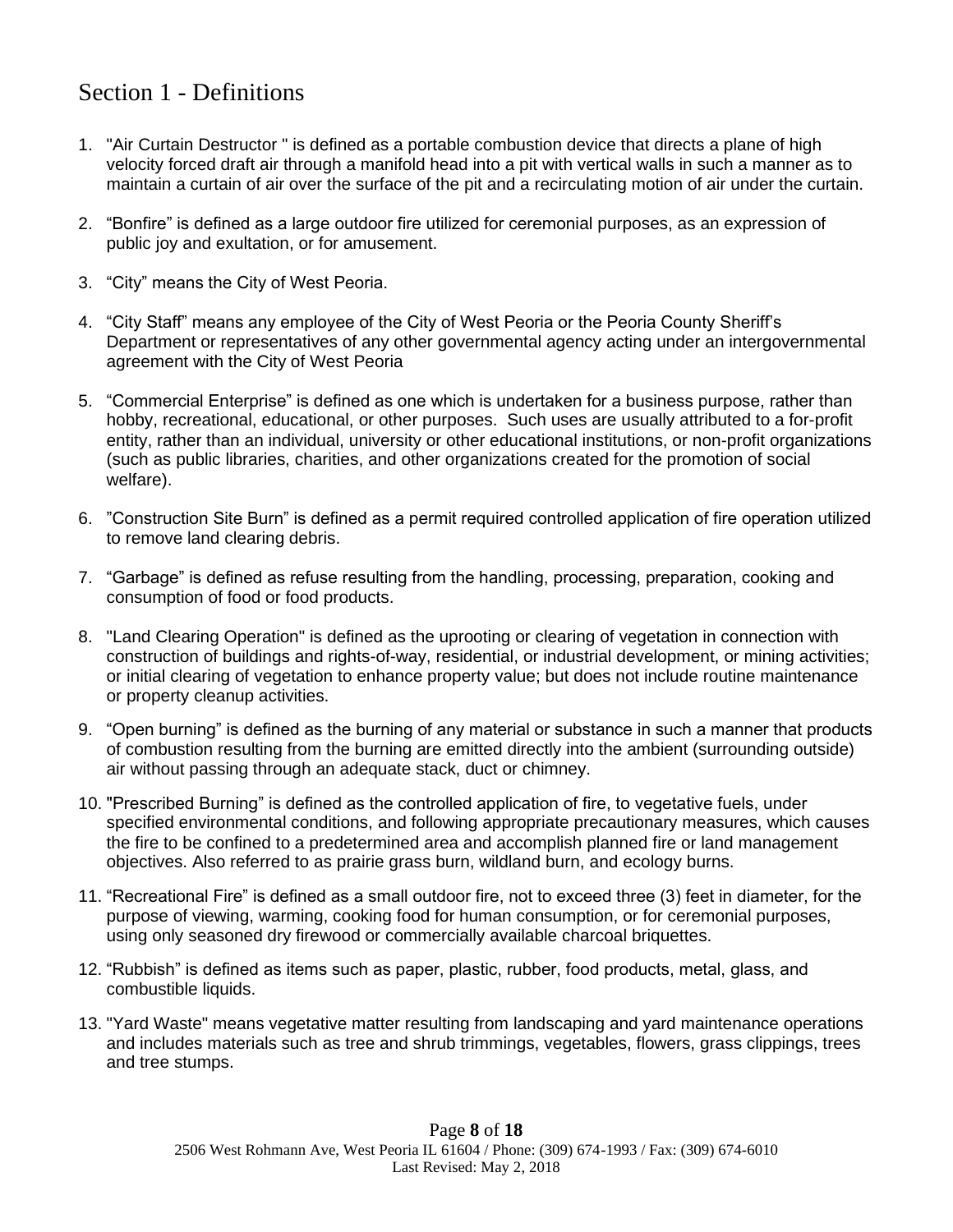# Section 2 – General Provisions

- 1. Open burning that is hazardous due to smoke or odor emissions when atmospheric conditions or local circumstances make such fires hazardous are prohibited. The City staff is authorized to order the immediate extinguishment of any open burning which creates or adds to a hazardous situation.
- 2. Open burning of any material or substance that emits hazardous emissions or pollutants is strictly prohibited. This includes, but is not limited to, electrical insulation, treated lumber, plastics, pesticides, construction and/or demolition materials, asbestos containing materials, oils, asphalt materials, explosive materials, chemical wastes, synthetic materials, or rubber.
- 3. Open burning of rubbish, garbage, and yard waste is prohibited.
- 4. Open burning of any material or substance on sidewalks, public streets, alleys, right-of-ways, or highways is prohibited.
- 5. The use of burn barrels is prohibited. *Exception:* Burn barrels may be allowed, at the discretion of the City staff, as a warming station for outdoor workers and strikers.
- 6. Only those containers approved by the City staff may be used for the purpose of open burning. (see appendix "A")
- 7. Permits or other authorizations to burn will be denied or revoked for any permit holder or person who violates established rules and regulations. The denial or revocation remains in effect, based on the degree of the offense, at the discretion of City staff.
- 8. Open burning by a commercial enterprise located and or operating within the City of West Peoria is prohibited under any circumstance other than those addressed in sections 4 or 7.
- 9. Open burning shall be allowed without prior notification to the City for highway safety flares, cutting and welding torches, tar pots and similar occupational needs.
- 10. Open burning shall be allowed for the instruction and training of firefighting personnel.
- 11. Violations of this ordinance are subject to a fine of up to \$750.00 per offense.
- 12. This ordinance, and all provisions within, is effective 1 October 2007 until amended or repealed by the City Council of West Peoria.

# Section 3 – Permits Required

A permit is required for each of the following burn operations;

- 1. Construction site burn
- 2. Bonfires
- 3. Prescribed burns

*Note: Commercially manufactured grills, smokers, and outside fireplaces do not require permits, yet they are subject to the restrictions outlined in Section 6*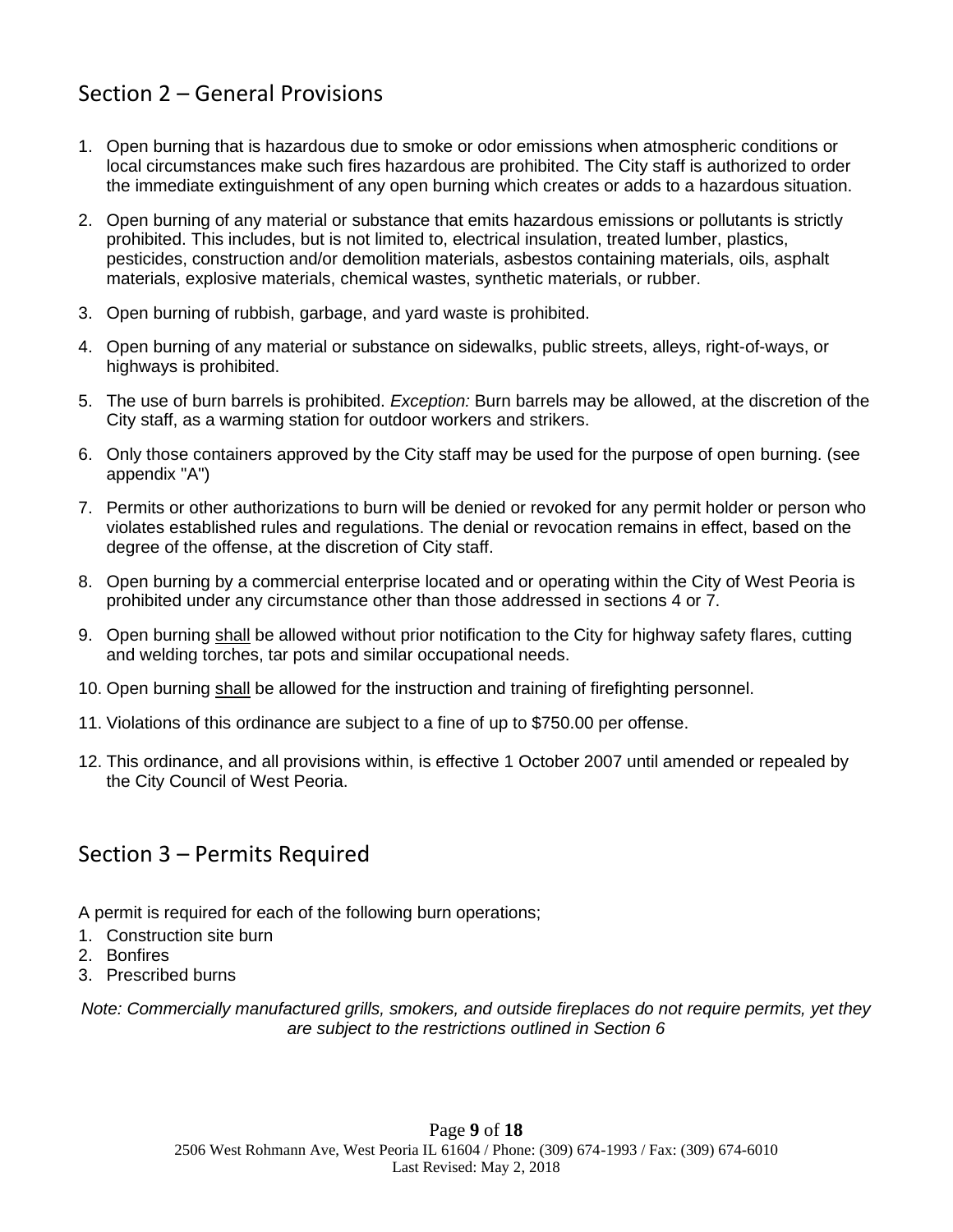# Section 4 – Construction Site Burns

The burning of land clearing debris at construction sites only under the following conditions;

- 1. All land clearing debris to be burned must be from the site specified on the burn permit(s) and must not be transported to the site from another location.
- 2. All land clearing debris that is to be disposed of on-site must be incinerated using an air curtain destructor (refer to appendix "B")
- 3. Authorization to conduct a construction site burn using the air curtain destructor must first be obtained from the Illinois Environmental Protection Agency and an I.E.P.A. permit issued to the contractor or developer responsible for the project prior to local authorization.
- 4. The contractor or developer responsible for the project must present a validated copy of the I.E.P.A. permit, plus a site map of the area, to the City for review.
- 5. The contractor or developer responsible for the project must obtain a burn permit (\$100.00) from the City at least 7 days prior to the start of burning operations. An appointment must be made with a fire inspector to inspect the site for permit approval.
- 6. The contractor or developer responsible for the project must ensure the following is adhered to throughout the duration of the burning operation;
- 6.1. The air curtain destructor meets the manufacturer's specifications for operation and upkeep to ensure complete burning of material charged into the pit.
- 6.2. Manufacturers specifications shall be kept on site and be available for inspection by City personnel.
- 6.3. The air curtain destructor operator is fully trained in the correct operation and maintenance of the unit.
- 6.4. The burn pit width, length, and depth are the proper dimensions, in accordance with manufacturers specifications.
- 6.5. The moisture content and composition of the materials to be burned shall be favorable to good burning to minimize air pollution. The amount of dirt in the piles shall be minimized to enhance combustion and reduce emissions.
- 6.6. The location of the burn pit must be at least 1,000 feet from any occupied structure(s).
- 6.7. A temporary fire apparatus access road, capable of supporting the imposed load of fire apparatus weighing 75,000 lbs., must be constructed and in place, easily accessible to within 100 ft of the burn pit, prior to the start of the operation
- 6.8. Prevailing winds at the time of the burn must be away from any area, including public roads within 250 feet of the burning as measured from the edge of the pavement or other roadway surface, which may be significantly affected by smoke, ash or other air pollutants from the burning.
- 6.9. No land clearing debris or waste will be burned above the level of the air curtain in the pit.
- 6.10. The operator of the air curtain must not allow ash to build up in the pit to a depth higher than onethird of the depth of the pit or to the point where the ash begins to impede combustion, whichever occurs first.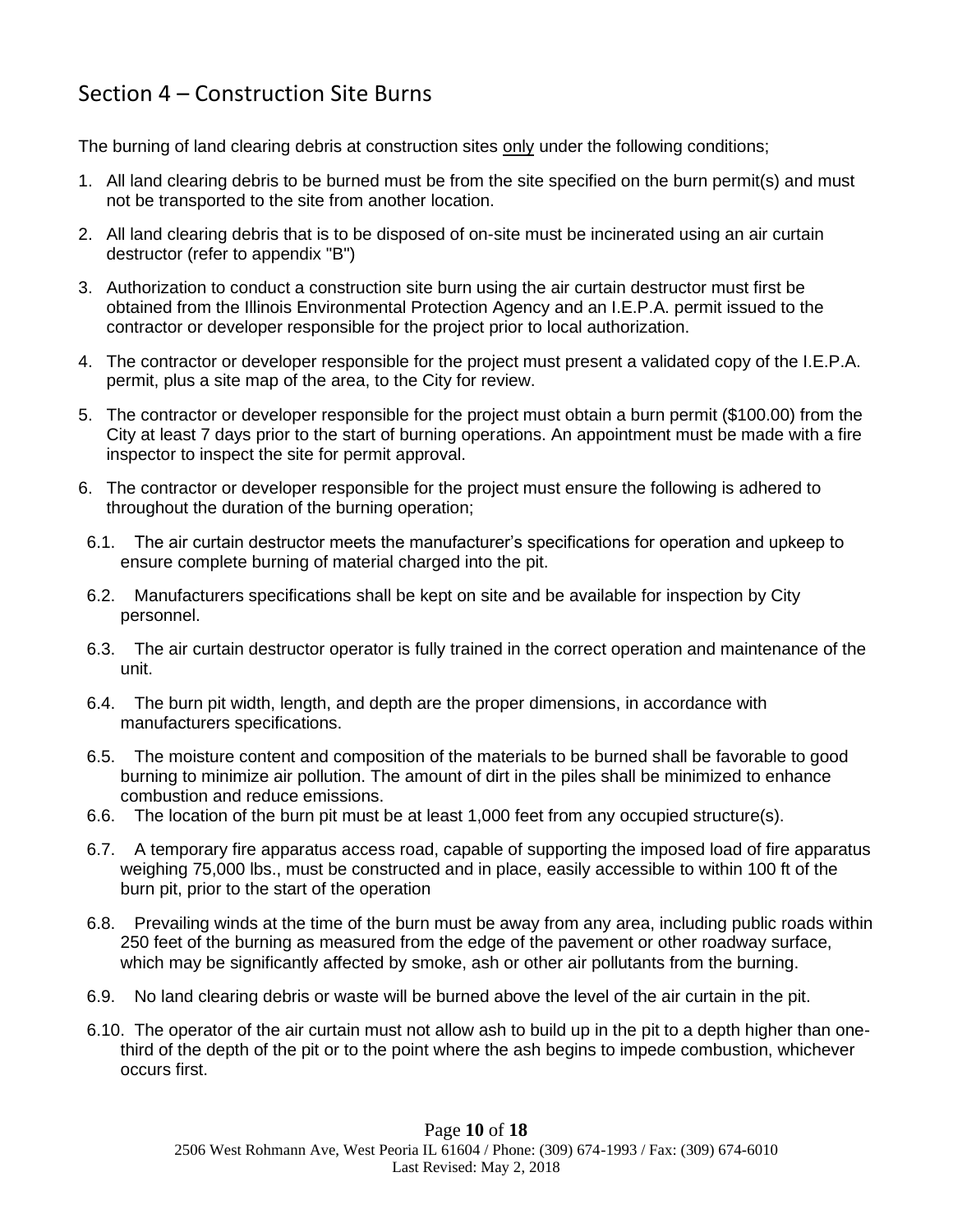### Section 4 – Construction Site Burns - Continued

- 6.11. The initiation of the pit burn shall commence no earlier than 7:30 a.m. daily. Burning shall be completed each day by 4pm. Operators must stop filling the burn pit with additional land clearing debris at least 1 hour prior to the end of each work day to allow the debris in the pit to burn down. In cases where residual fires and/or smoldering objects continue to emit smoke, such areas shall be fully extinguished. The site must not be abandoned or left unattended until all fires and embers are extinguished.
- 6.12. Access to the burn pit must be restricted to prevent public access at all times to prevent accidents. Barriers must be placed around the open burn pit to prevent accidental entry, specifically after hours.

### Section 5 – Bonfires - Bonfires are **not** approved for the general public.

Bonfires are allowed subject to the following conditions;

- 1. The organization requesting the bonfire must submit a map of the burn site to the City for review. The site map must show emergency access points to the site (i.e. roads, parking lots, alleys, etc), burn sites proximity to buildings/ structures, available water source (i.e. fire hydrants), and approximate number and location of crowd.
- 2. The organization requesting the bonfire must obtain a burn permit (\$150.00) from the City at least 7 days prior to the start of burning operations. An appointment must be made with a fire inspector to inspect the site the day of the burn.
- 3. The location of the bonfire shall be no closer than 100 feet to any structure, tree, shrub or combustible material and provisions shall be made to prevent the fire spreading to within 100 feet of any structure or combustible material.
- 4. The organization requesting the bonfire will appoint and identify at least four (4) adults (bonfire supervisors) to supervise the event throughout its entirety.
- 5. The fuel for the bonfire shall consist only of clean, dry, non-treated lumber or firewood stacked no more than 10 ft in height with a diameter not to exceed 10 feet at the base of the pile.
- 6. Small amounts of paper and kindling may be used to kindle the fire. The use of flammable or combustible liquids to start the bonfire is strictly prohibited. Only the dedicated bonfire supervisor(s) will initiate the fire.
- 7. No one, except the bonfire supervisor(s) and/or emergency personnel, shall be allowed within 20 ft of the bonfire throughout the duration of the event. Adequate security measures must be in place to prevent the audience from encroaching on the pile.
- 8. The bonfire shall not be lit prior to 12:00 p.m. All bonfires have a maximum time limit of 4 hours and shall be properly extinguished at the end of the activities, but in any event, not later than 10:00 p.m.
- 9. A fully staffed West Peoria Fire Department fire engine must be on-site, located in an easily accessible location near the bonfire at least 30 minutes prior to the start of the fire. The fire crews will monitor the bonfire throughout its entirety and will remain afterwards to ensure that it is extinguished. It is the responsibility of the organization requesting the bonfire to ensure that this has been arranged.

#### Page **11** of **18** 2506 West Rohmann Ave, West Peoria IL 61604 / Phone: (309) 674-1993 / Fax: (309) 674-6010 Last Revised: May 2, 2018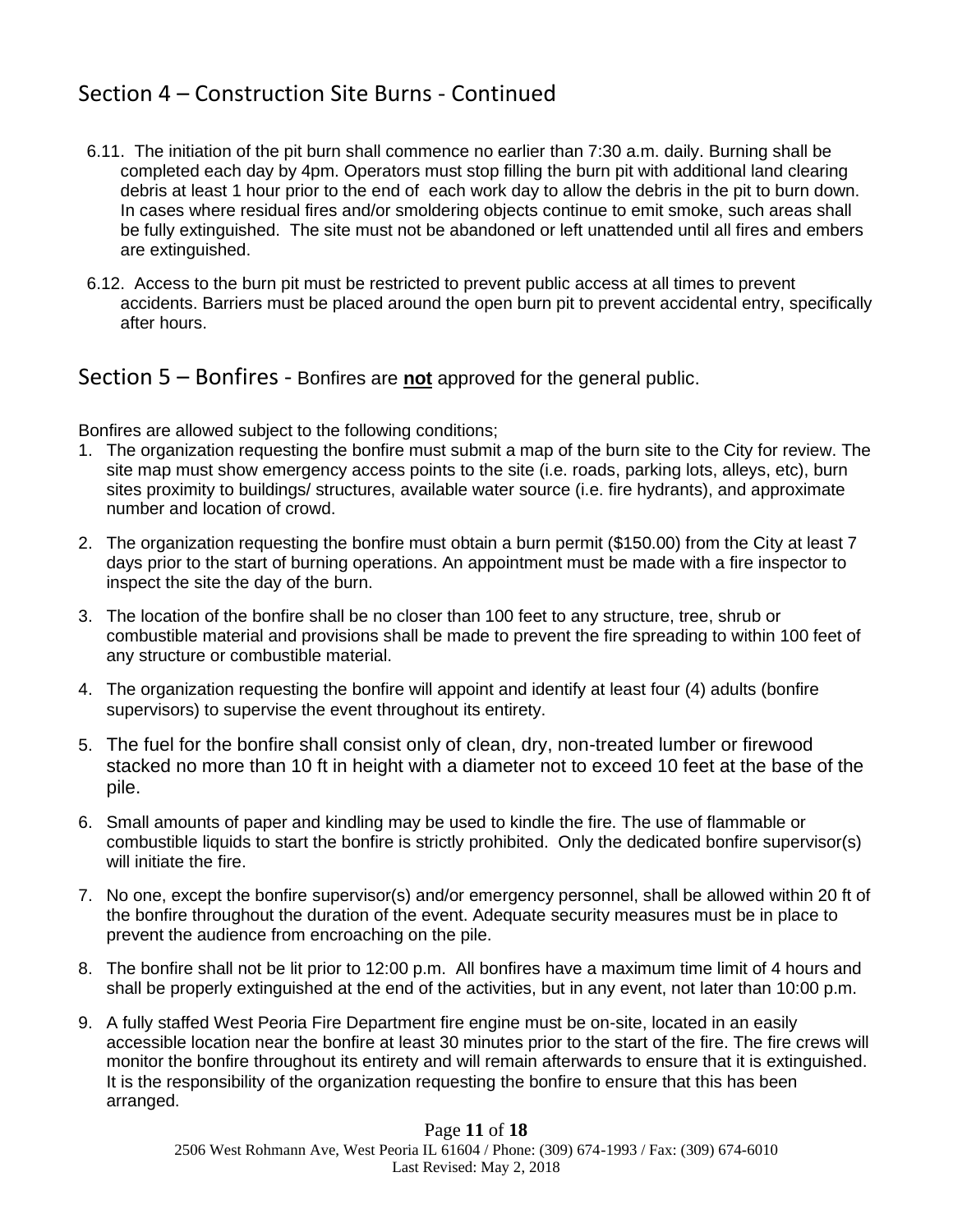# Section 5 – Bonfires - Continued

- 10. The bonfire will be suspended or cancelled by the on-site fire crew anytime throughout the event if wind conditions become strong or if the wind begins to carry brands or embers creating a potential for fire extension.
- 11. Bonfires identified as hazardous due to excessive smoke or odor emissions may be extinguished based on the opinion of the fire officer in charge of the fire crews on-site.

# Section 6 – Recreational Fires

Recreational fires (campfires or cookouts) for pleasure, religious, ceremonial, cooking, warmth or similar purposes only under the following conditions;

- 1. The location of the fire shall be no closer than 25 feet from any structure and provisions shall be made to prevent the fire spreading to within 25 feet of any structure.
- 2. Recreational fires are strictly prohibited on sidewalks, public streets, alleys, right-of-ways, or highways.
- 3. Recreational fires shall be contained in an outdoor fireplace, fire/barbecue pit, campfire ring or other container approved by City staff, and shall be limited in size to a total fuel area of 3 feet or less in diameter and 2 feet or less in height. The use of devices made of earth, stone, or metal designed for the purpose of containing a fire shall also be permitted provided the area containing the fire is no more than three (3) feet wide by three (3) feet long. The pieces of wood contained in permissible fires shall be nor more than three (3) feet in length.
- 4. All recreational fires have a maximum time limit of 4 hours and shall be properly extinguished at the end of the activities. Regardless of when the fire was initiated it is not allowed to extend later than 10:00 p.m.
- 5. The fuel for recreational fires shall consist of seasoned dry firewood or charcoal briquettes. Construction materials or yard waste are strictly prohibited. Small amounts of paper and kindling may be used to kindle the fire. The use of flammable or combustible liquids, other than commercially produced charcoal lighter fluid, to start the fire is strictly prohibited.
- 6. A responsible adult shall enforce attendance and supervision of children at all times the fire is kindled. An approved on-site extinguishing agent, such as sand, water container, or garden hose shall be available for immediate use.
- 7. The fire shall be immediately extinguished anytime the wind conditions become strong or if the wind begins to carry brands or embers creating a potential for fire extension. It is the responsibility of the property owner/tenant to ensure the safety of those enjoying the fire and therefore must extinguish the fire when the winds are too high.
- 8. Recreational fires identified as hazardous due to excessive smoke or odor emissions are prohibited. The City may order the extinguishment of any recreational fire that creates or adds to a hazardous situation.

*Note: Commercially manufactured grills, smokers, and outside fireplaces do not require permits, however, their use is subject to the time and wind restrictions outlined in this section*

# Page **12** of **18**

2506 West Rohmann Ave, West Peoria IL 61604 / Phone: (309) 674-1993 / Fax: (309) 674-6010 Last Revised: May 2, 2018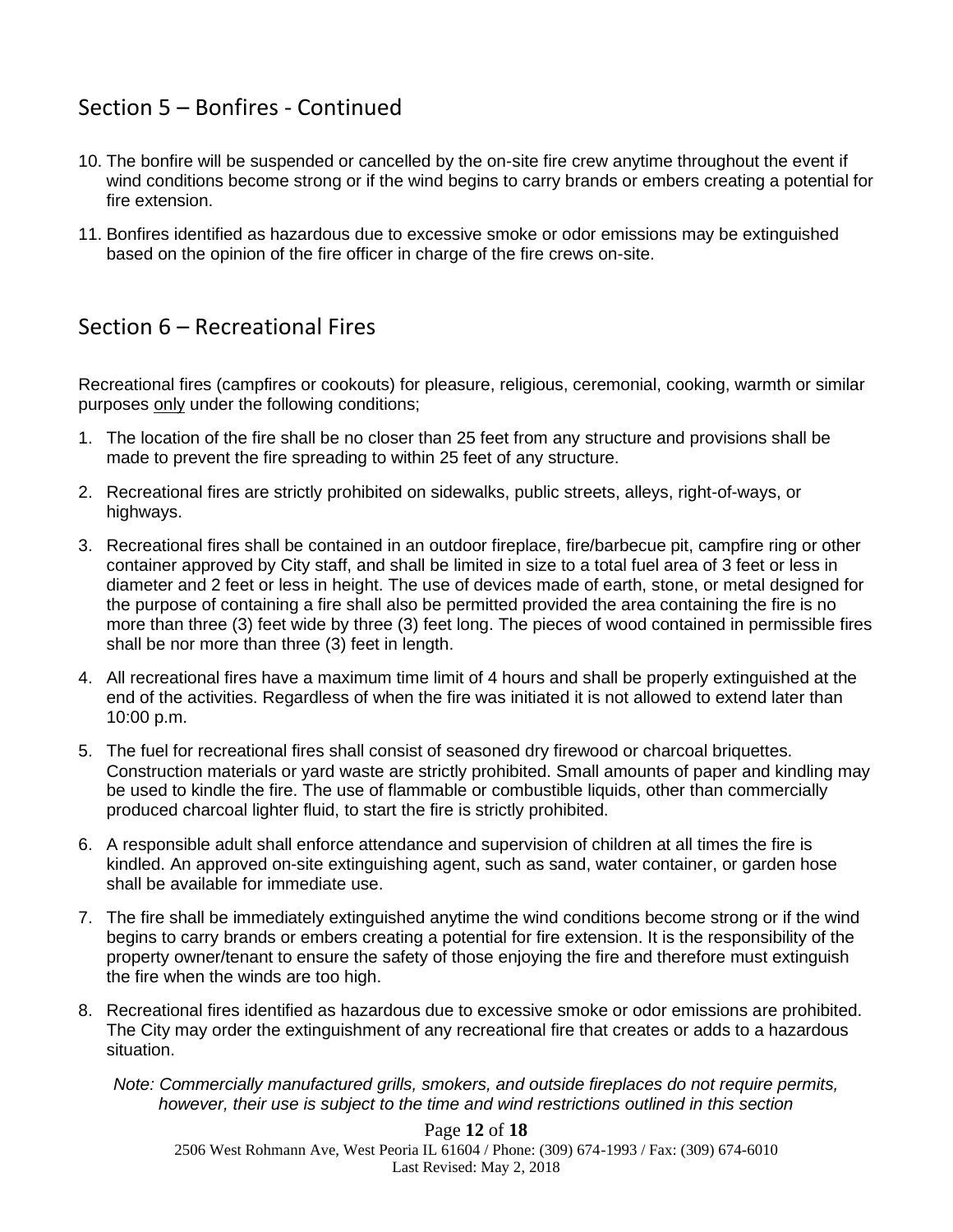# Section 7 – Prescribed burns

Prescribed burns that accomplish planned fire or land management objectives are allowed. They are permitted only under the following conditions:

- 1. Authorization to conduct a prescribed burn must first be obtained from the Illinois Environmental Protection Agency and an I.E.P.A. permit issued to the contractor responsible for the project prior to local authorization.
- 2. The contractor responsible for the project must present a validated copy of the I.E.P.A. permit, and a copy of the prescription for the burn must be submitted for review. The prescription will contain, as a minimum, the following:
	- 2.1. Site Description
	- 2.2. Map of the area to be burned
	- 2.3. Personnel and equipment to be used on the prescribed burn
	- 2.4. Training level of personnel conducting burn
- 3. Personnel conducting the prescribed burn must be in compliance with;
	- 3.1. NFPA 1051 Standard for Wildland Fire Fighter Professional Qualifications
	- 3.2. NFPA 1143 Standard for Wildland Fire Management
	- 3.3. Desired outcome
- 4. The contractor responsible for the project must obtain a burn permit (\$100.00) from the City at least 7 days prior to the start of the fire. Rain date(s) will be considered at the time of application.
- 5. Burning shall be conducted only when wind direction and other meteorological conditions are such that smoke and other pollutants will not cause adverse effects to any public road, or off-site structure. Refer to appendix "C"
- 6. The initiation of burning shall commence no earlier than one 7:30 a.m. Burning shall be completed on the same day by 4pm. In cases where residual fires and / or smoldering objects continue to emit smoke after this time, such areas shall be extinguished.
- 7. The responsible agent of the organization conducting the burn must notify the fire dispatcher and the West Peoria Fire Chief of the time the fire is started and when it is concluded.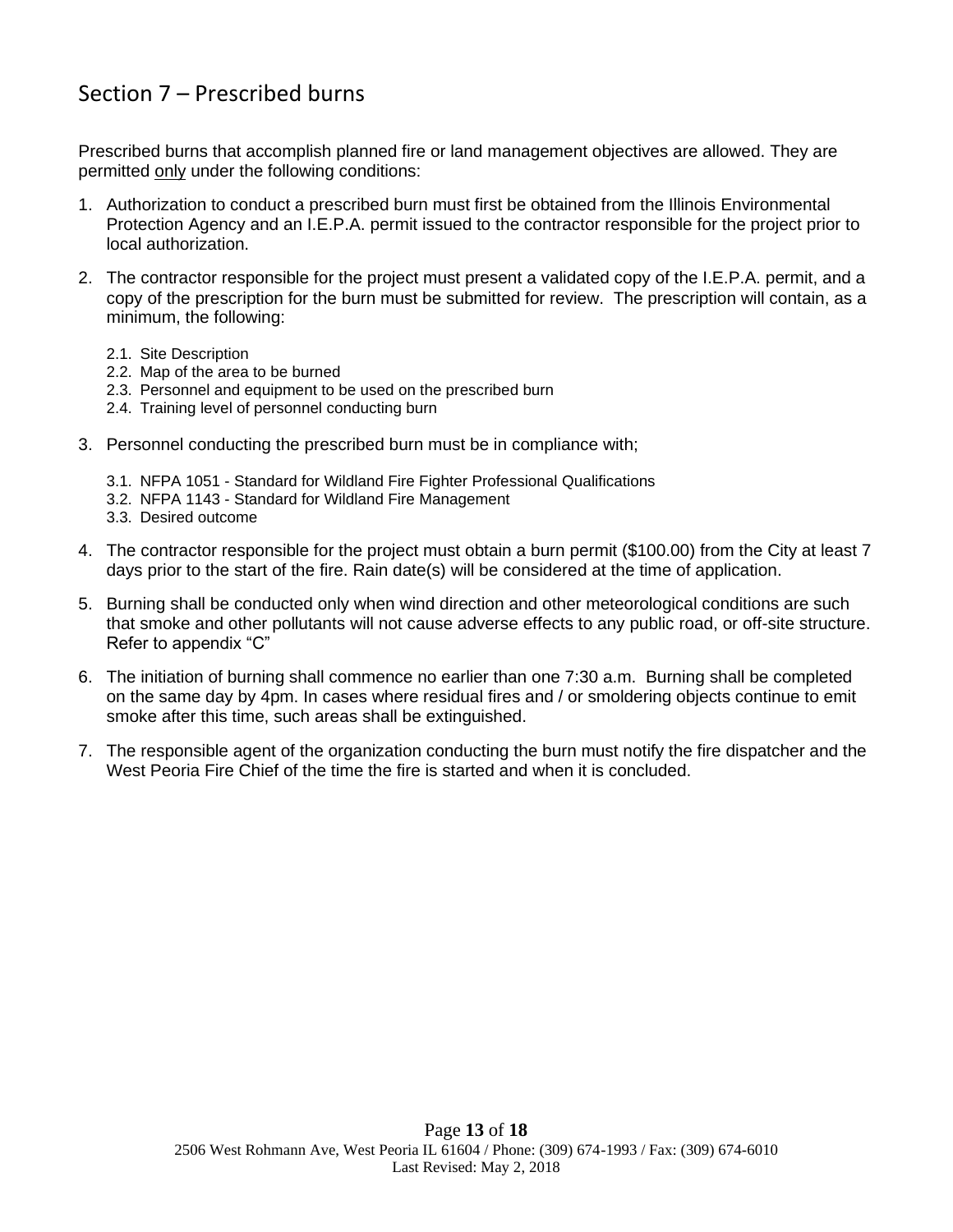# Appendix "A": Approved Burn Containers

### **1.** *Outdoor Fireplaces*

- 1.1. Must be at least 25' from structures and other combustible surfaces
- 1.2. Not allowed on combustible decks
- 1.3. burn only dry, seasoned firewood or charcoal briquettes
- 1.4. Specifically designed for this purpose
- 1.5. Has spark arrestor or ember screen
- 1.6. Examples:



### **2.** *Outdoor fire/barbecue pits*

- 2.1. Must be at least 25' from structures and other combustible surfaces
- 2.2. burn only dry, seasoned firewood or charcoal briquettes
- 2.3. Specifically designed for this purpose
- 2.4. Examples:





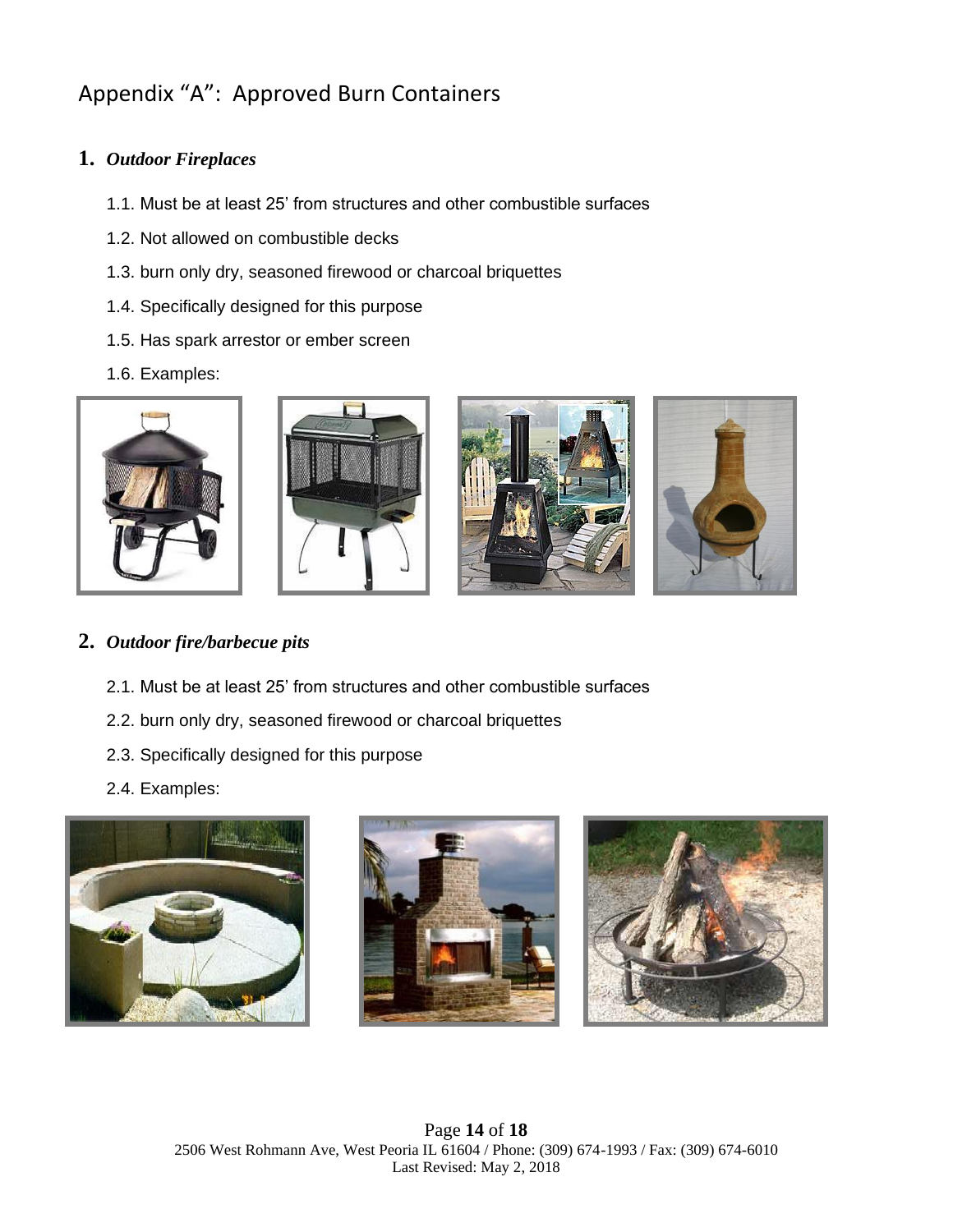# Appendix "A": Approved Burn Containers - Continued

### **3.** *Campfire rings*

- 3.1. Must be at least 25' from structures and other combustible surfaces
- 3.2. Not allowed on combustible decks
- 3.3. burn only dry, seasoned firewood or charcoal briquettes
- 3.4. Specifically designed for this purpose
- 3.5. Extinguishing agent on hand ( i.e. water hose, sand, fire extinguisher etc.)



3.6. Examples:

Note: The use of earth, concrete, or stone for the purpose of containing a campfire or cooking fire is permitted provided the area is free of combustibles and the diameter of the containment area is not greater than three (3) feet.

Burn Barrels are prohibited with exceptions approved by city staff under Section 2, paragraph 5 of this ordinance.

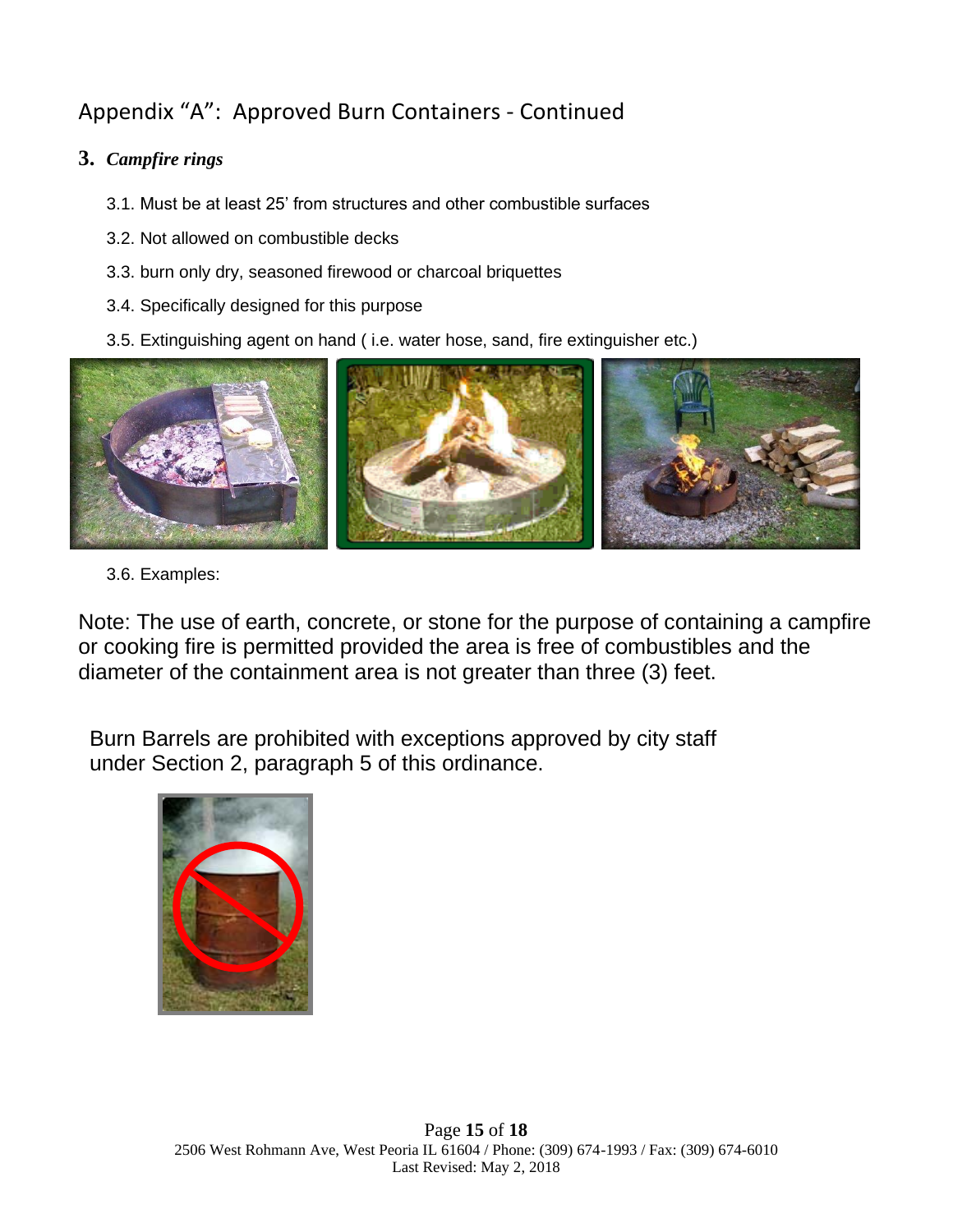# Appendix "B" Air Curtain Destructor



### **Recommended Operating Instructions**

### **Operating Procedures for Air Curtain destructor**

### **Step 1 - Site Select and Preparation**

Select a site, which will likely have a low water table, can be easily excavated, and is not less than 1000 feet from any occupied structure.

#### **Step 2 - Pit Preparation**

Excavate the pit using either a front-end loader or backhoe.

### **Pit Dimensions:**

The depth, width, and length of each pit must conform to the specifications prescribed by the Air Curtain manufacturer. Each pit must be excavated with at least three (3) vertical sides, in soil capable of maintaining the vertical walls without failure.

**Note 1**: The length of the pit is dependent upon the length of the air curtain destructor manifold.

**Note 2**: Caution must be exercised to ensure that walls are not undercut during excavation. If a front-end loader is used for excavation, the end used for travel must be filled in with dirt beginning at the end of the manifold and filling up the ramp.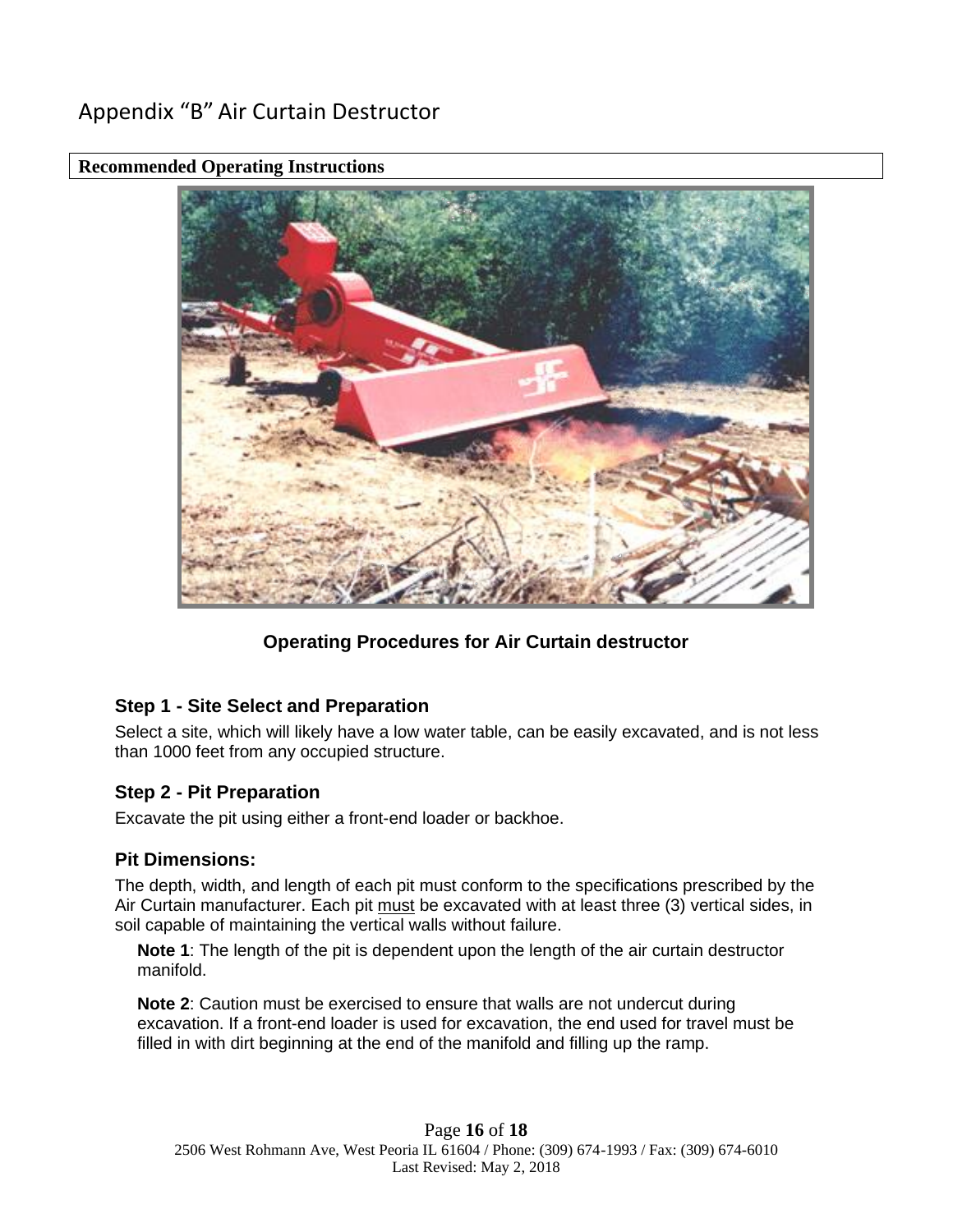### **Step 3 - Air Curtain Destructor Set Up**

Using a small berm of soil (1 to 1 1/2 feet high), place the manifold (plenum & nozzles), such that the manifold is properly supported, and the space between the manifold and the ground is sealed. Rotate the manifold until the air curtain will be directed at an imaginary horizontal line 24 to 36 inches below the top of the opposite wall. Slide the skid containing the blower and motor into place and connect the manifold. A "stop guide" or restraint must be provided at the loading side of the pit in order to keep the loader from getting to close to the edge of the pit during charging operations*. Note: A fence or barrier must be erected around the pit to protect the public.*

Example of Air Curtain Destructor set up for proper operation (refer to mfg. specifications)



### **Step 4 - Ignition Procedure**

Load the pit half full with homogeneous mixture of trees, logs, and large brush. Douse the wood with 1/2 gallon of fuel oil or kerosene. The majority of the fuel oil or kerosene should be put on the wood at the front center side of the pit. Allow sufficient time for the fire to take hold before introducing any air from the air curtain destructor. As the fire grows in intensity, gradually bring the blower up to optimum speed (refer to manufacturer's recommendation)

#### **CAUTION: Do Not Use Tires or Highly Volatile Solvents Such as Gasoline, Mineral Spirits, Etc., for Ignition.**

**Note 1**: Only wood waste consisting of trees, logs, large brush, stumps, relatively free of soil and lumber may be burned.

**Note 2**: Leaves, sawdust, other densely packed wood wastes, paper (any type) , or chemically treated, coated, or impregnated wood **CANNOT** be burned

### **Step 5 - Loading Procedures**

Once the fire reaches full intensity, additional wood waste may be added. The intervals between pit refill may be determined by observing the burning rate. Generally, if the fire is kept at its maximum intensity, it will keep one (1) man, operating a front-end loader, constantly busy. Also, the material should be loaded toward the rear of the pit under the air curtain. The pit should not be overloaded; that is, the material

> Page **17** of **18** 2506 West Rohmann Ave, West Peoria IL 61604 / Phone: (309) 674-1993 / Fax: (309) 674-6010 Last Revised: May 2, 2018